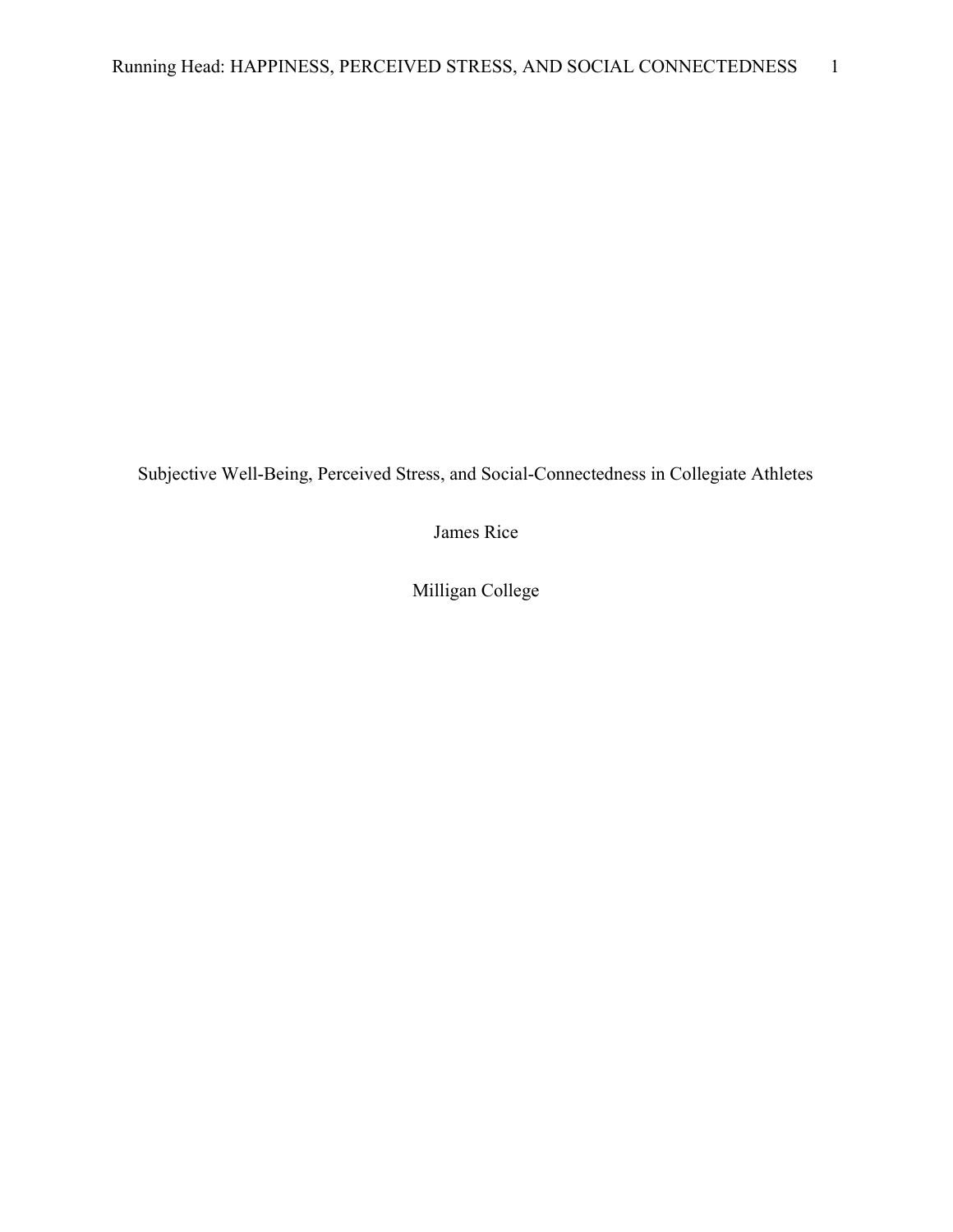#### Abstract

While being an athlete is associated with lower levels of depressive symptomatology, it does not necessitate higher levels of subjective well-being (SWB). This study had two purposes: (1) to determine if athletes within a given sample would display average or above average levels of SWB and (2) to determine if stress and social connectedness are respectively negatively and positively correlated with SWB on a significant level as opposed to their relationship with depression, which is respectively positive and negative. This was a correlational study involving 49 students (32 females, 17 males) at Milligan College, TN, USA. Each filled out an online questionnaire administered through email which included the following measures: the Perceived Stress Scale (PSS), the Social Connectedness Scale-Revised (SCS-R), and the Oxford Happiness Questionnaire (OHQ). Data was collected through qualtrics and analyzed by input to a Pearson's Correlation Coefficient calculator. The results supported that athletes within the sample displayed average levels SWB. Additionally, stress and social connectedness were negatively and positively correlated with SWB, and negatively correlated with each other on the significant level. These results suggest the two factors could have moderated SWB, resulting in average levels. There is also the possibility that other individual factors come into play with moderating SWB, as is also the case with depression. Limitations to the study included a relatively small sample size and that it was cross-sectional rather than longitudinal.

# Keywords: Subjective Well-being, Happiness, Social Connectedness, Stress, Athletes, Depression, College Students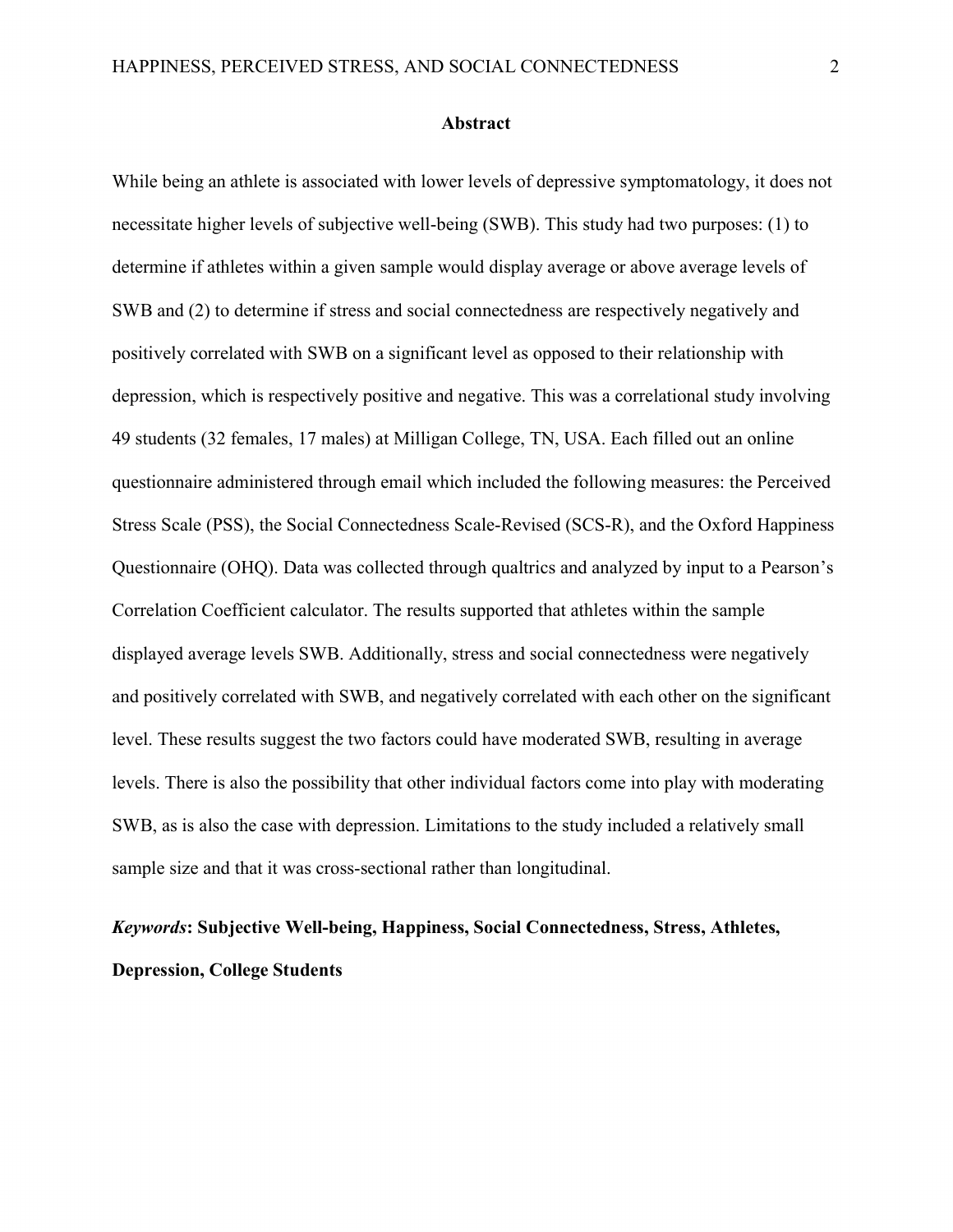# Introduction

 Collected evidence supports that a large group which displays prevalence for depression is the population of college students. Research supports an average of 32% of college students within the United States display depressive symptoms and the rates are rising. (American College Health Association, 2009). Depression, according to the American Psychiatric Association's DSM-5 (2013) is a syndrome, meaning it is defined by its symptoms. Characterized by persistent feelings of sadness or hopelessness and a loss of interest in once enjoyable activities. Emotional issues often accompanied by physical symptoms such as chronic pain, digestive difficulties, or insomnia. This definition is followed by a list of various symptoms of which at least five must be present for a period longer than two weeks. A risk factor for depression is stress, and it is within groups of college students that experience higher stress levels, such as medical, pre-med, nursing students and athletes. Some of these groups such as athletes possess a greater identification with a group and higher levels of social support or selfesteem, but are still prone to numerous mental health issues (Armstrong, S. & Oomen-Early, J. 2009; Horgan, A., Sweeney, J., Behan, L., & McCarthy, G. 2016). One of the major challenges to adjusting to college life is social integration, low levels of which are associated with low SWB and college drop-out (De Coninck, Matthijs, & Luyten, 2019). Listed possibilities for higher levels of depression in athletes include fear of occupational forthcoming, ambiguousness in occupational career, and physical or somatic stress associated with training programs and vigorous exercise (Demirel, 2016). These results conflict with the study conducted by Armstrong and Oomen-Early (2009). Using the CES-D, Rosenberg Self-Esteem Scale (RSES), and the Social Connectedness Scale-Revised (SCS-R), the study displayed that on average, athletes possess greater self-esteem, social connectedness, and lower depression levels. Because of this, it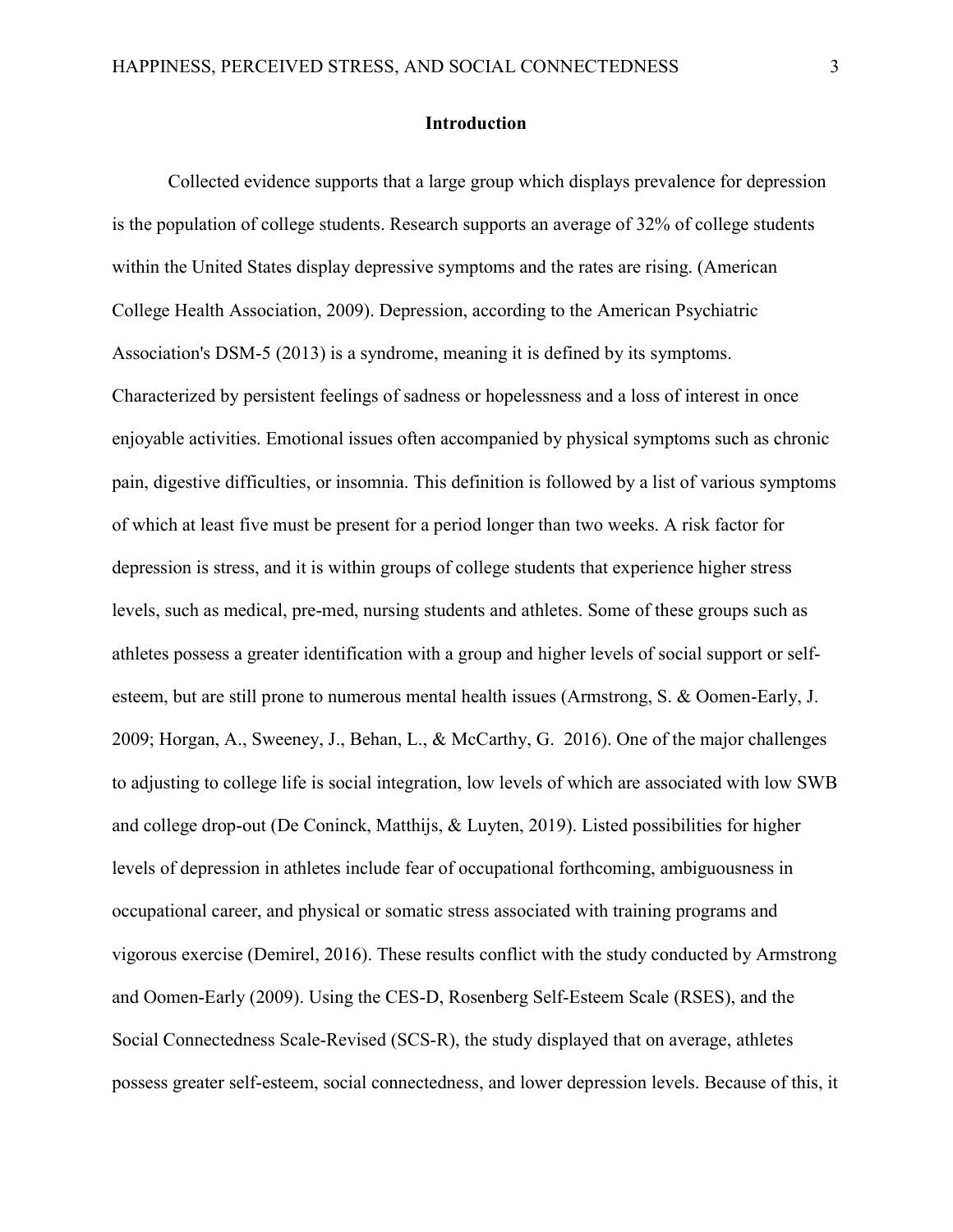may be observed that studies conflict over whether stressful conditions or social support have a more prominent influence on mental health.

 A study by Crutcher, Moran, and Covassin (2018) observed the relationship between depression and social support satisfaction in athletic training students, the majority of which were also athletes. Using the Perceived Stress Scale (PSS), the CES-D, and the Social Support Questionnaire (SSQ6), the results of the study showed that stress possessed a negative correlation with social support satisfaction, putting the two factors at odds with one another. Miller and Hoffman (2009) distinguish participation in group versus individual sports. The study, which focused on athlete identity, supported the claim that team sports participants display lower levels of depression. Ostensibly because it encourages more social connections among teammates. In Byrom's experimental study (2018), assessment of peer support intervention groups is observed. The study's overall purpose would be to assess what demographics are drawn to intervention groups, how well an intervention program would be accepted, and its effects upon student well-being. Data results showed a linear increase in mental well-being, with those that had lower well-being scores at the start more likely to complete the course. These results support the consistent findings on the benefits of peer support (Byrom, 2018). Goldring (2012) suggests that a contributor to symptoms of depression is the number of external stressors that result from the college system such as time pressure, extracurricular activities, and exams. These events vary in intensity throughout the school semester or year, resulting in potential shifts in subjective well-being (SWB) throughout the academic year. Goldring (2012) also identifies social support as a possible predictor of SWB.

 Subjective well-being is defined by Yulan & Luo (2018) as a, "Positive state in which the personal, relational, and collective needs and aspirations of individuals and communities are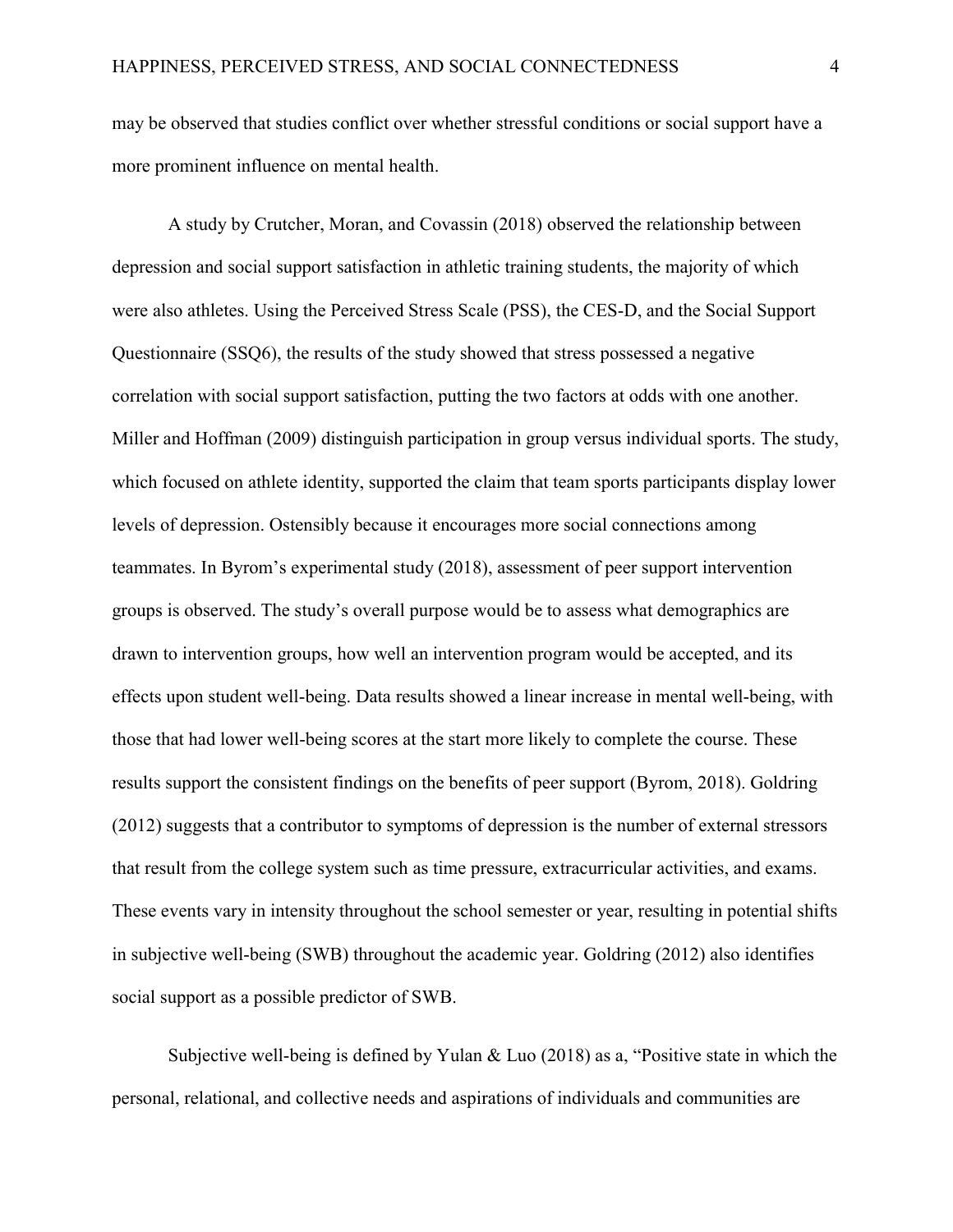fulfilled". According to Yulan and Luo (2018), more optimistic individuals tend to be goal setters that stick to their goals and consistently believe they are achievable. Goal related results in particular contribute to self-efficacy. When these individuals consistently achieve goals, it reinforces self-efficacy which in turn develops subjective well-being. This serves as a possible explanation for why some students under considerably more stress experience lower depressive symptoms and higher SWB in some cases. The same may be similar with athletic goals. The findings of Yulan and Luo (2018) were consistent with similar studies in regards to Self-Efficacy, Dispositional Optimism, and SWB or depressive symptoms.

 The introduction of subjective well-being into the conversation of depression brings about its own questions. Yulan and Luo (2018) postulate that the relationship between depression and SWB is negative. However, lower levels of depressive symptoms in athletes does not necessitate high levels of subjective SWB. A person may lack depressive symptoms and still display a level of happiness (SWB) that is below average. Therefore, this study hypothesizes that (1) Both social connectedness and perceived stress will have a statistically significant relationship with subjective well-being (to explore the validity of previous findings) and (2) that the athlete sample will display average levels of subjective well-being, based on the Oxford Happiness Questionnaire's standard for average levels of subjective well-being. Hypothesis 1 will also explore the question of which factor is more influential for college athletes mental health: stress or social connectedness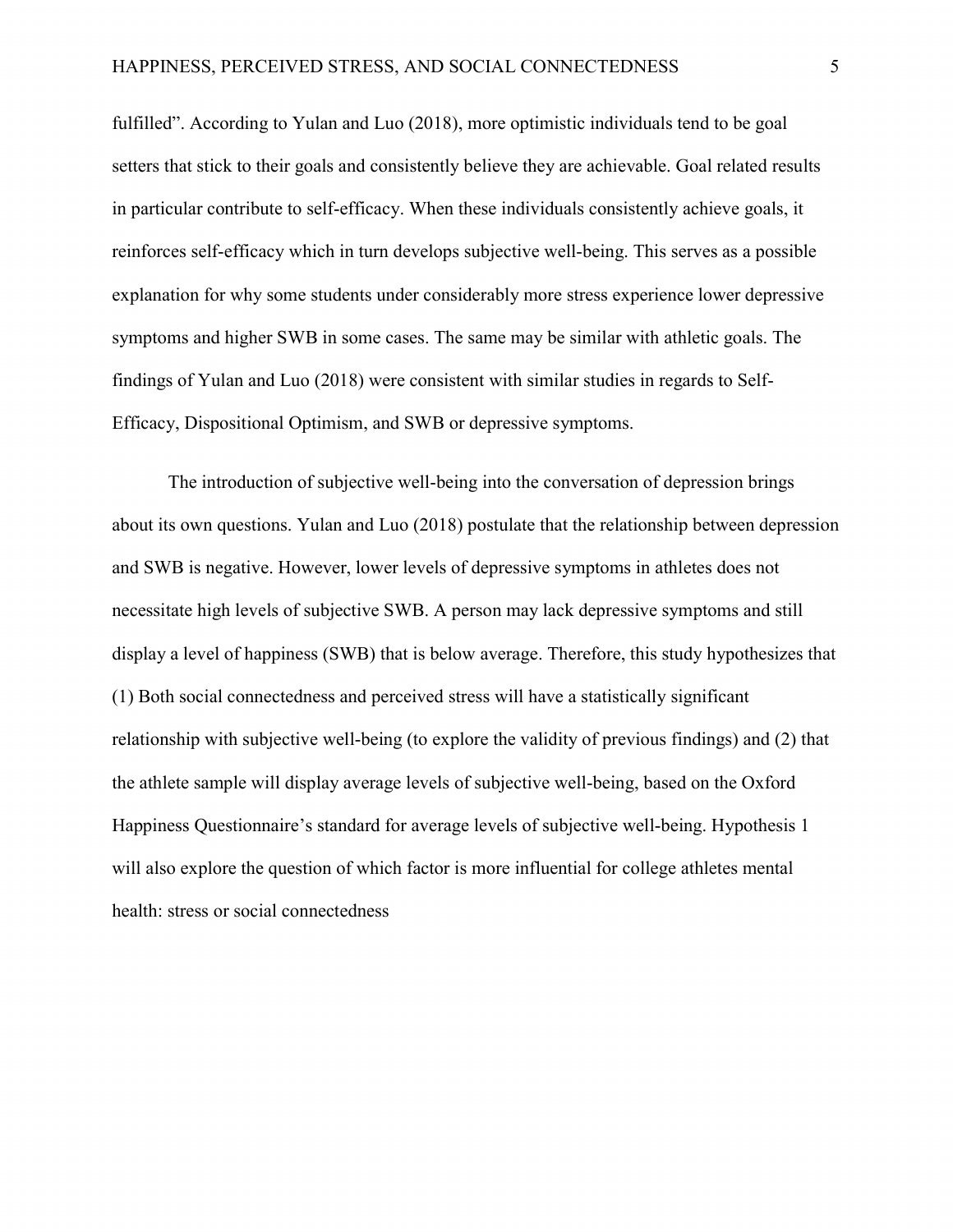#### **Methods**

#### Study Hypotheses:

H1: Both social connectedness and perceived stress will have a statistically significant relationship with subjective well-being.

H2: The athlete sample will display average levels of subjective well-being, based on the Oxford Happiness Questionnaire's standard for average levels of subjective well-being.

#### **Participants**

 A total of 49 participants (32 females) aged 17 to 24 were recruited. All were students at a single college in Tennessee, USA. Participants were recruited as volunteers through the dispersion of an email announcing the study and containing a link to a consent form and online questionnaire utilized in the study.

#### Design

 The study was correlational in design, meant to measure the relationship between perceived stress, social connectedness, and subjective well-being. To accomplish this, three separate measures were compiled into a single questionnaire measure for these factors. The first was Perceived Stress Scale (PSS,  $a = .72$ ), a well known scale for measuring stress which is valid according to multiple articles through factorial analysis (Lee, 2012). The second was the Social Connectedness Scale-Revised (SCS-R,  $\alpha$  = .92), which has a validity supported by correlations with multiple criteria in previous studies (Lee, R., Draper, M., & Lee, S., 2001). The final measure was the Oxford Happiness Questionnaire (OHQ,  $\alpha$  =.84), which has had its content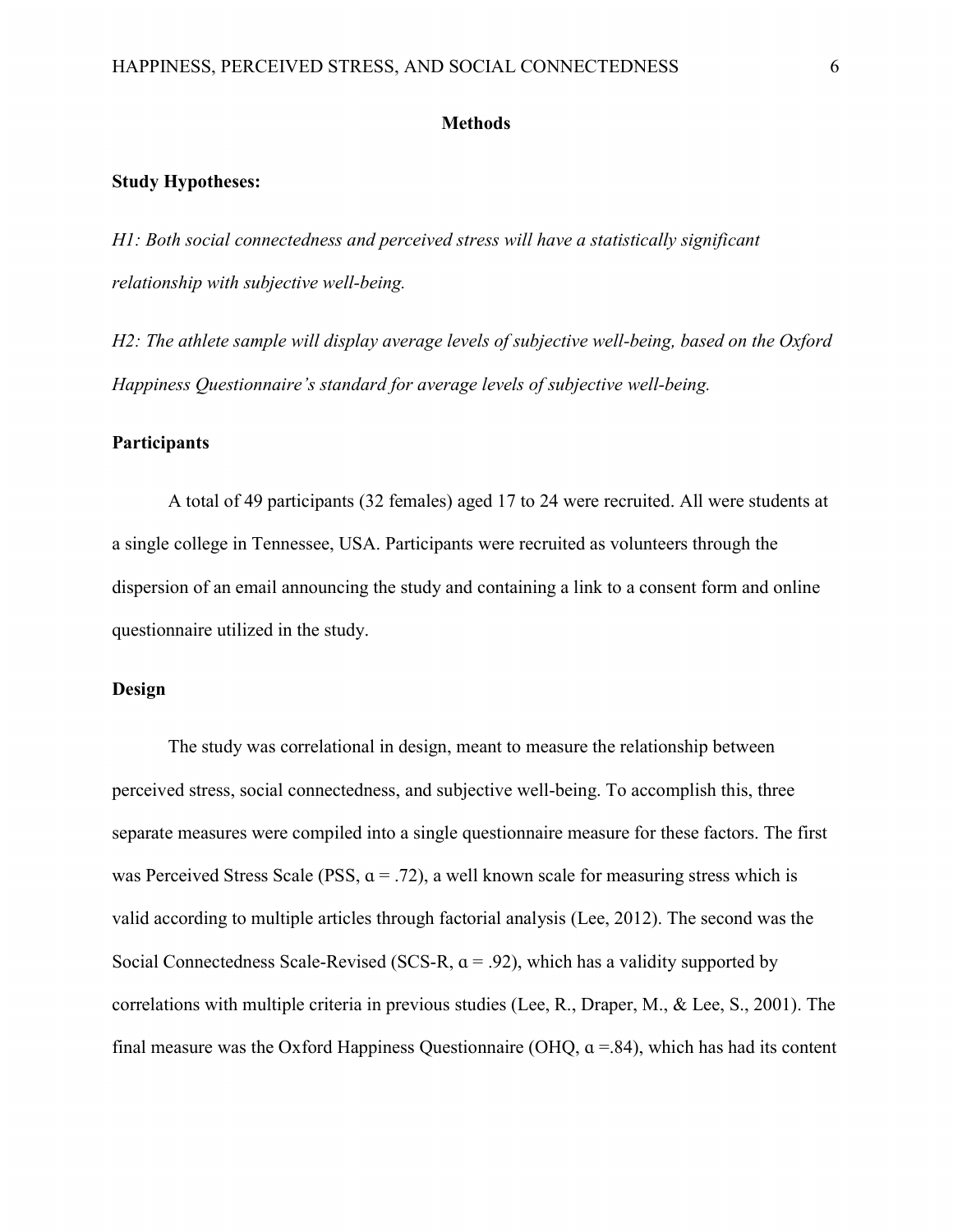validity supported by variable correlation and factorial analysis (Hadinezhad, H., & Zaree, F., 2009).

#### Procedure

 As stated the measures were distributed through a link in an email. Upon clicking the link, volunteers were given access to an IRB approved consent form. Upon reading and signing the consent, the volunteers were presented with the questionnaire, beginning with the collection of basic demographic data. Upon completion, the results were sent to and analyzed through qualtrics.

#### **Results**

 Pearson's Correlation Coefficient (PCC) was used to analyze the data. The resulting coefficient provided evidence that there were statistically significant correlations between all 3 of the measured variables. There was a significant correlation between perceived stress and subjective well-being ( $r = -0.595$ ,  $p < 0.01$ . See fig. 1), as perceived stress had an inverse relationship with subjective well-being. The inverse relationship between perceived stress and social connectedness was weaker ( $r = -0.334$ ,  $p < 0.05$ . See fig. 2), though still significant. Finally, the relationship between social connectedness and subjective well-being was also found to be significant ( $r = .754$ ,  $p < .01$ . See fig. 3). This relationship was positive, supporting that as levels of social connectedness increased, so did levels of subjective well-being.

In this sample the overall average score for subjective well-being was  $4.062$  (SD = 0.7436) on a scale ranging from 1 to 6. Based on the Oxford Happiness Questionnaire's standards for happiness, the estimated average score for someone in a culture like the United States' would be a solid 4, with a standard deviation of up to .5. According to the 2020 World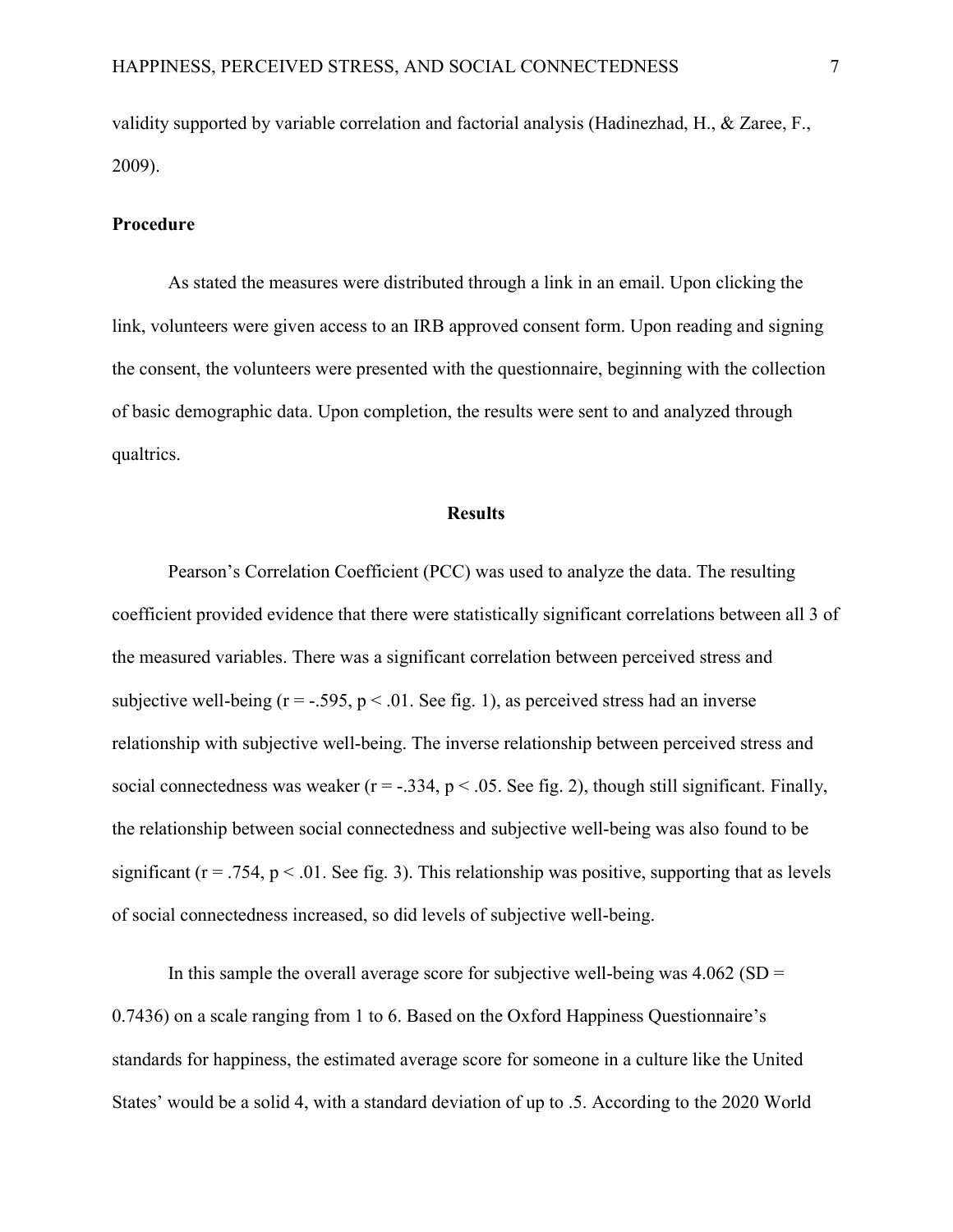Happiness Report, the United States average happiness level on a 1 to 10 scale is  $6.9396$  (SE = .0473) (Helliwell, Huang, Wang, & Norton, 2020). This statistic, when converted to a 6 point scale to compare to the OHQ is  $4.1638$  (SE = .0284).







# Principal findings

 The results of the Pearson Correlation Coefficient test supports the first hypothesis that perceived stress and social connectedness both have a significant relationship with subjective well-being. This supports the first hypothesis. It also suggests that while this sample of athletes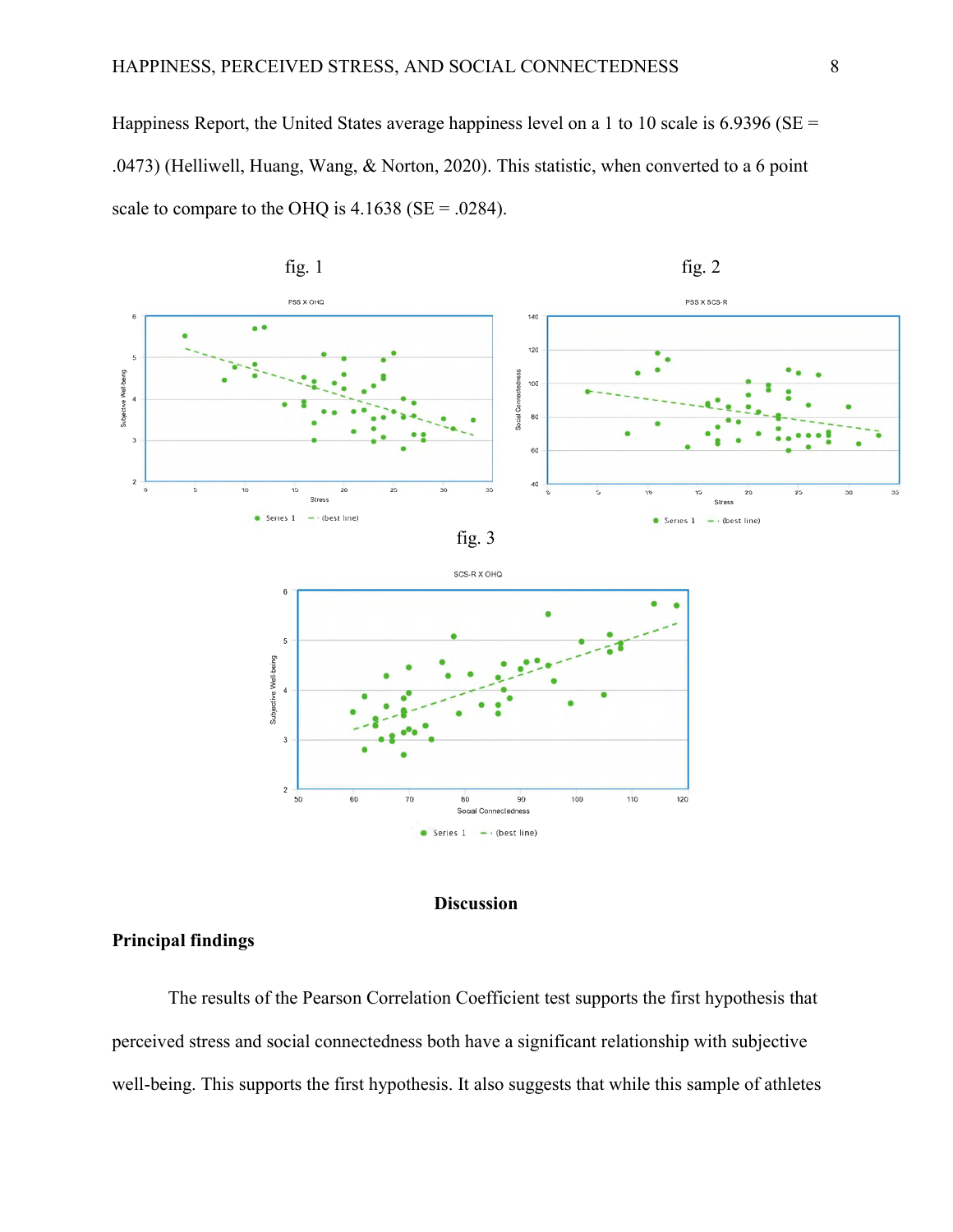possesses a great amount of stress, they also possess a large amount of social connectedness. In addition to this, results for the OHQ suggest that most athletes in this sample possess a subjective well-being level which is average. This supports the second hypothesis. Since levels of stress and social connectedness were high and subjective well-being was average, it is a plausible prediction that each factor prevented the other from causing a significant increase or decrease in happiness that would deviate from the average. However, it is notable that between the stress-SWB and the social-connectedness-SWB relationships, the latter relationship had a much greater correlation than the former, with an effect size of 34.44% and 56.82%, respectively. In regards to the debate of which factor is greater in influencing SWB, this would suggest that socialconnectedness outweighs perceived stress.

 Within the context of improving subjective well-being in college athletes and college students, colleges could place promoting social-connectedness, over general stress management. This would promote SWB and also in itself act as a form of stress management. If these findings can be replicated in other college athlete populations, therefore increasing generalizability, then this promotion of social-connectedness would be applicable to said populations. Additionally, these findings can have practical implications for regular college students who are dealing with severe stress, showing that this can be counteracted by engaging in social connections. In seeking to improve the well-being of students, college campuses should focus more on encouraging students to engage socially, rather than only promoting stress management techniques. For athletes, coaches should encourage their teams to view each other members as a family or cohesive social group. Doing so could potentially increase the already present levels of socialconnectedness and subjective well-being. Finally, it must be noted there is also the possibility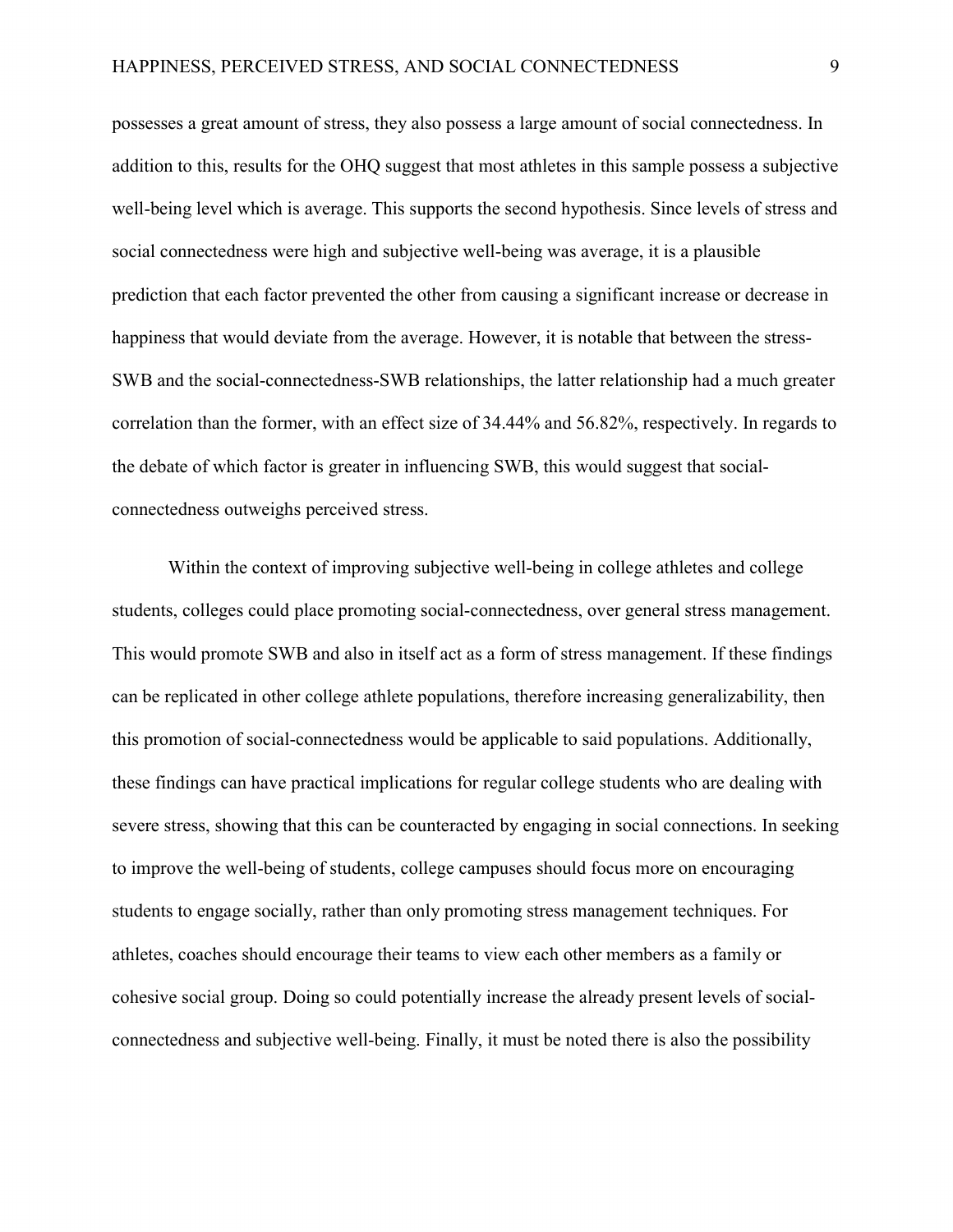that other individual factors influenced levels of subjective well-being, as is also the case with depression.

### **Limitations**

 The survey used to collect data for this study was dispersed among a convenience sample of college students at a single private college. Therefore, the results relate specifically to the athlete population of the college campus in question. Because of this, the results cannot be generalized to the national population of college athletes. This limitation may be combated by similar studies that can be carried out at other colleges. Additionally this study was crosssectional in design and therefore only provides data on these athletes perceived stress, social connectedness, and happiness at a single point in time.

# Conclusion

 While the collected data supports both hypotheses it should be noted this was a small convenience sample. As noted in limitations, similar studies should be carried with larger samples to confirm or deny generalizability of findings. The findings themselves suggest that the effects of factors on subjective well-being interact with one another and moderate its levels. As such, there may also be other factors that must be considered. This has particular implications for studies of depression in athletes, in which more individual factors may come into play rather than only exercise, stress, social connectedness, or self-esteem.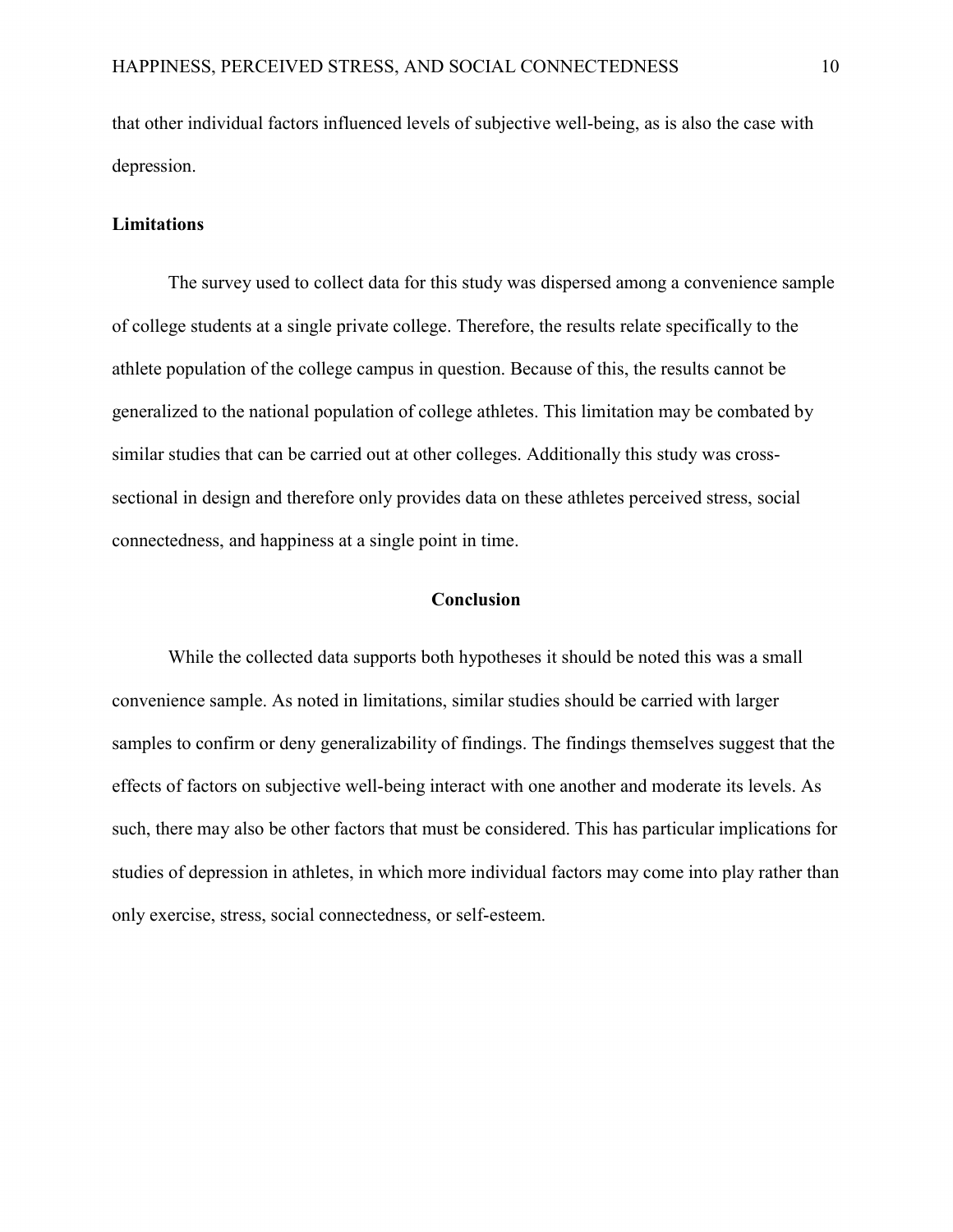#### References

- American College Health Association-National College Health Assessment [ACHA-NCHA], 2009. American College Health Association—National College Health Assessment Spring 2008 Reference Group Data Report (Abridged). Journal of American College Health, 57 (5) (2009), pp. 477-488, 10.3200/jach.57.5.477-488
- American Psychiatric Association. Diagnostic and Statistical Manual of Mental Disorders (DSM-5), Fifth edition. 2013.
- Armstrong, S., & Oomen-Early, J. (2009). Social connectedness, self-esteem, and depression symptomatology among collegiate athletes versus nonathletes. Journal of American College Health, 57(5), 521–526.
- Byrom, N. (2018). An evaluation of a peer support intervention for student mental health. Journal of Mental Health, 27(3), 240–246. Retrieved from https://doi org.milligan.idm.oclc.org/10.1080/09638237.2018.1437605
- Crutcher, B., Moran, R. N., & Covassin, T. (2018). Examining the relationship between social support satisfaction and perceived stress and depression in athletic training students. Athletic Training Education Journal, 13(2), 168–174.
- De Coninck, D., Matthijs, K., & Luyten, P. (2019). Subjective well-being among first-year university students: A two-wave prospective study in Flanders, Belgium. Student Success, 10(1), 33–45. https://doi.org/10.5204/ssj.v10i1.642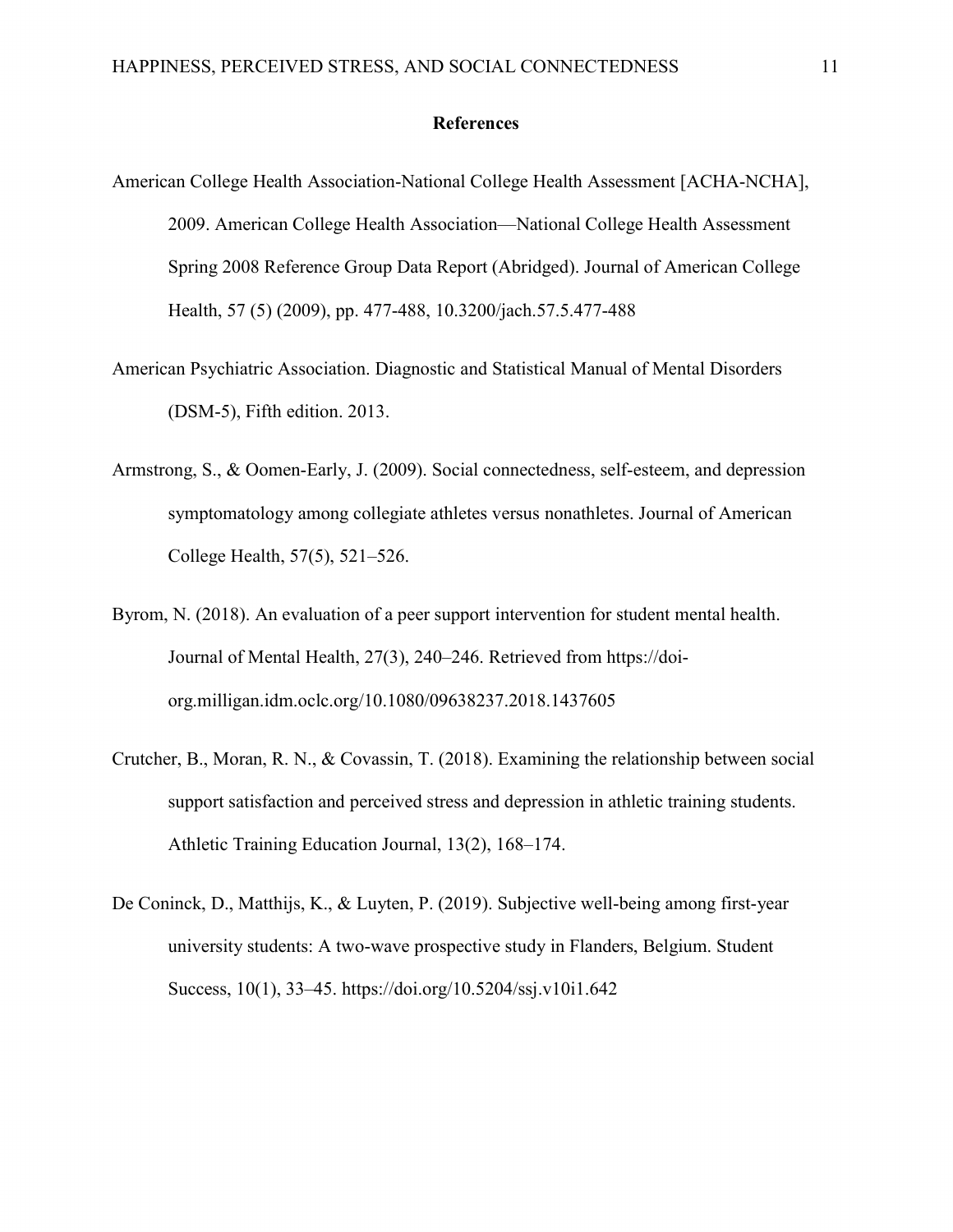- Demirel, H. (2016). Have University Sport Students Higher Scores Depression, Anxiety and Psychological Stress? International Journal of Environmental and Science Education, 11(16), 9422–9425. Retrieved from https://milligan.idm.oclc.org/login?url=https://search.ebscohost.com/login.aspx?direct=tr ue&db=eric&AN=EJ1118813&site=eds-live&scope=site.
- Goldring, M. A. (2012). Cycling through the blues: The impact of systemic external stressors on student mental states and symptoms of depression. College Student Journal, 46(3), 680–696.
- Hadinezhad, H., & Zaree, F. (2009). Reliability, validity, and normalization of the Oxford Happiness Questionnaire. Psychological Research, 12(1-2), 62–77.
- Helliwell, J.F., Huang, H., Wang, S., & Norton, M. (2020). Social environments for world happiness. World Happiness Report: 2020, 14-45
- Horgan, A., Sweeney, J., Behan, L., & McCarthy, G. (2016). Depressive symptoms, college adjustment and peer support among undergraduate nursing and midwifery students. Journal of Advanced Nursing, (12), 3081.
- Lee. E. (2012). Review of the psychometric evidence of the Perceived Stress Scale. Asian Nursing Research, vol. 6, 121-127.
- Lee, R., Draper, M., & Lee, S. (2001). Social connectedness, dysfunctional interpersonal behaviors, and psychological distress: testing a mediator model. Journal of Counseling Psychology, vol. 48, No. 3, 310-318.